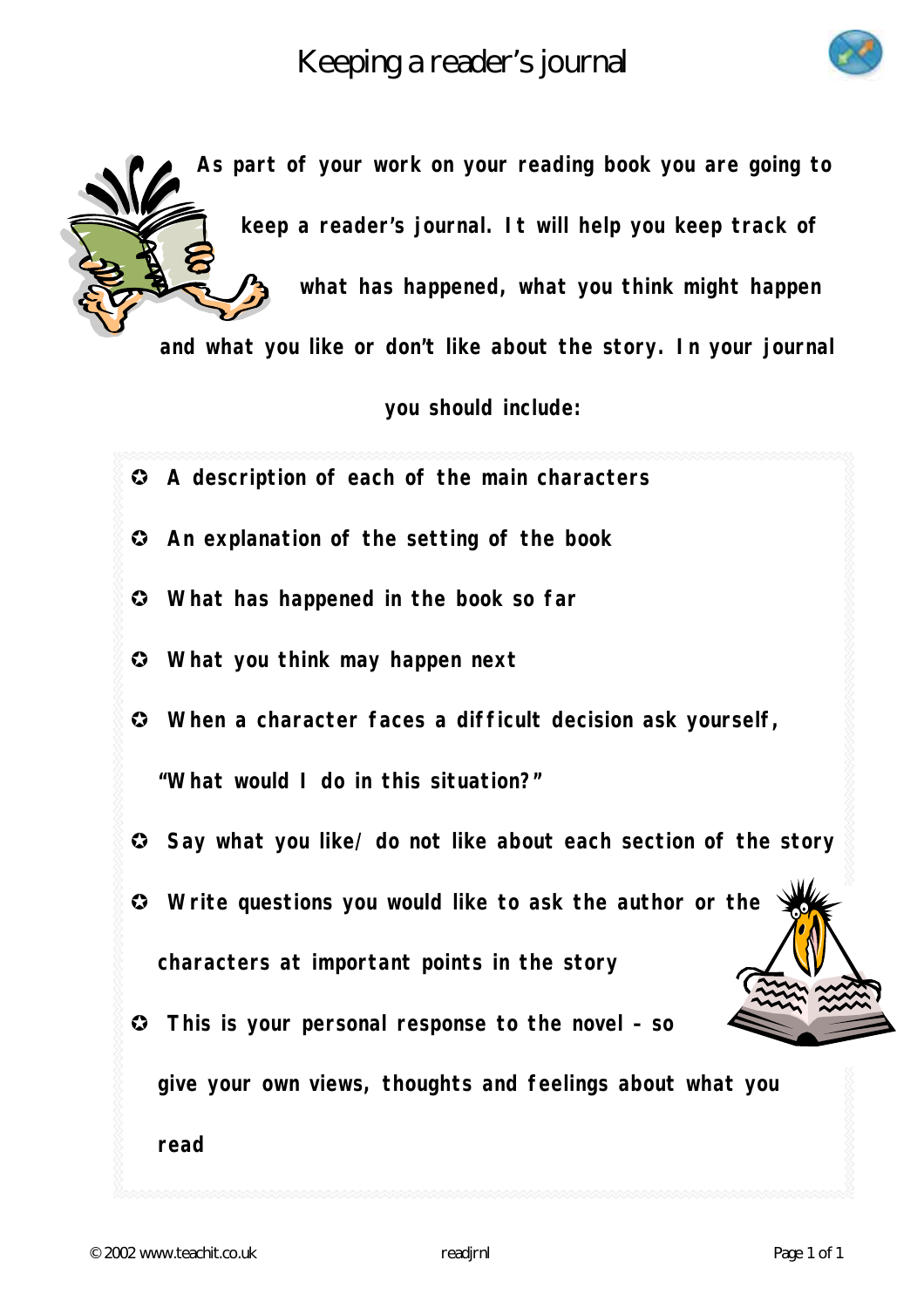Keeping a reader's journal





It will help you to:

- remember what has happened
	- think about what might happen next
	- say what you like or don't like about the story.
- Describe each of the main characters.  $\overline{1}$ .

| 3. So far, this is what has happened |
|--------------------------------------|
|                                      |
|                                      |
|                                      |
| 4. I think this might happen next    |
|                                      |
|                                      |
|                                      |